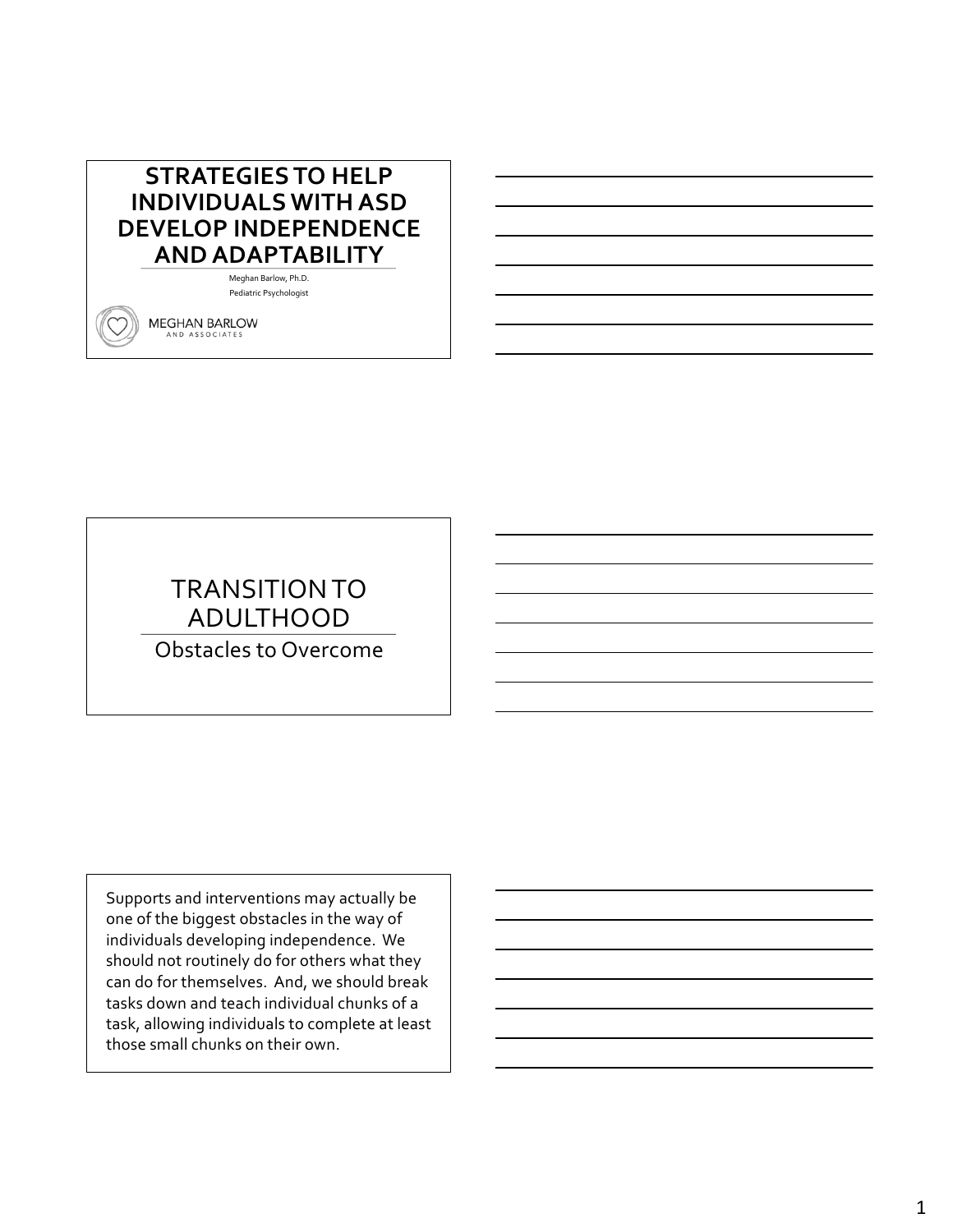# Start Transition Planning

• In high school? • In elementary school? • In pre-school? •Early intervention?

Start Transition Planning

•At diagnosis, with the first intervention •Remember to ZOOM

### Priorities of Instruction for Transition

•Suggested in Wehman, 1992 *Life Beyond the Classroom*

•Student and family input (1 year, 5 year, 10 year)

•Survey current and potential future environments based on the above desired outcomes

•Assess skill needs in potential environments in terms of production, social, and navigation skills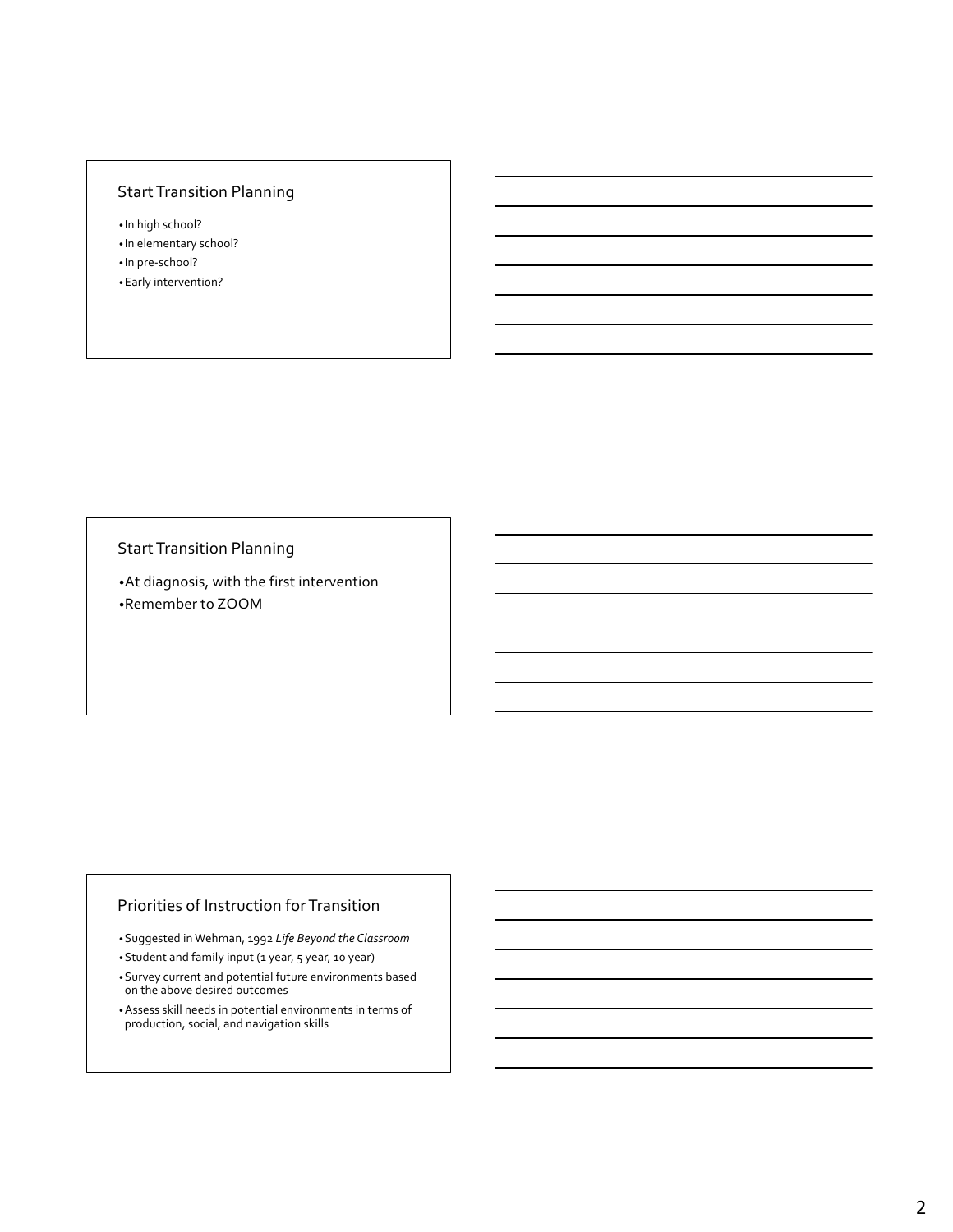# Priorities of Instruction for Transition

- •Prioritize skills that occur across multiple environments •Attend to safety skills
- •Attend to skills that reduce dependence
- •Attend to skills NT cohorts will need to be taught



#### Ultimate Criteria

"If the student does not learn to do the task, will someone else have to do it for them?"

Lou Brown, 1985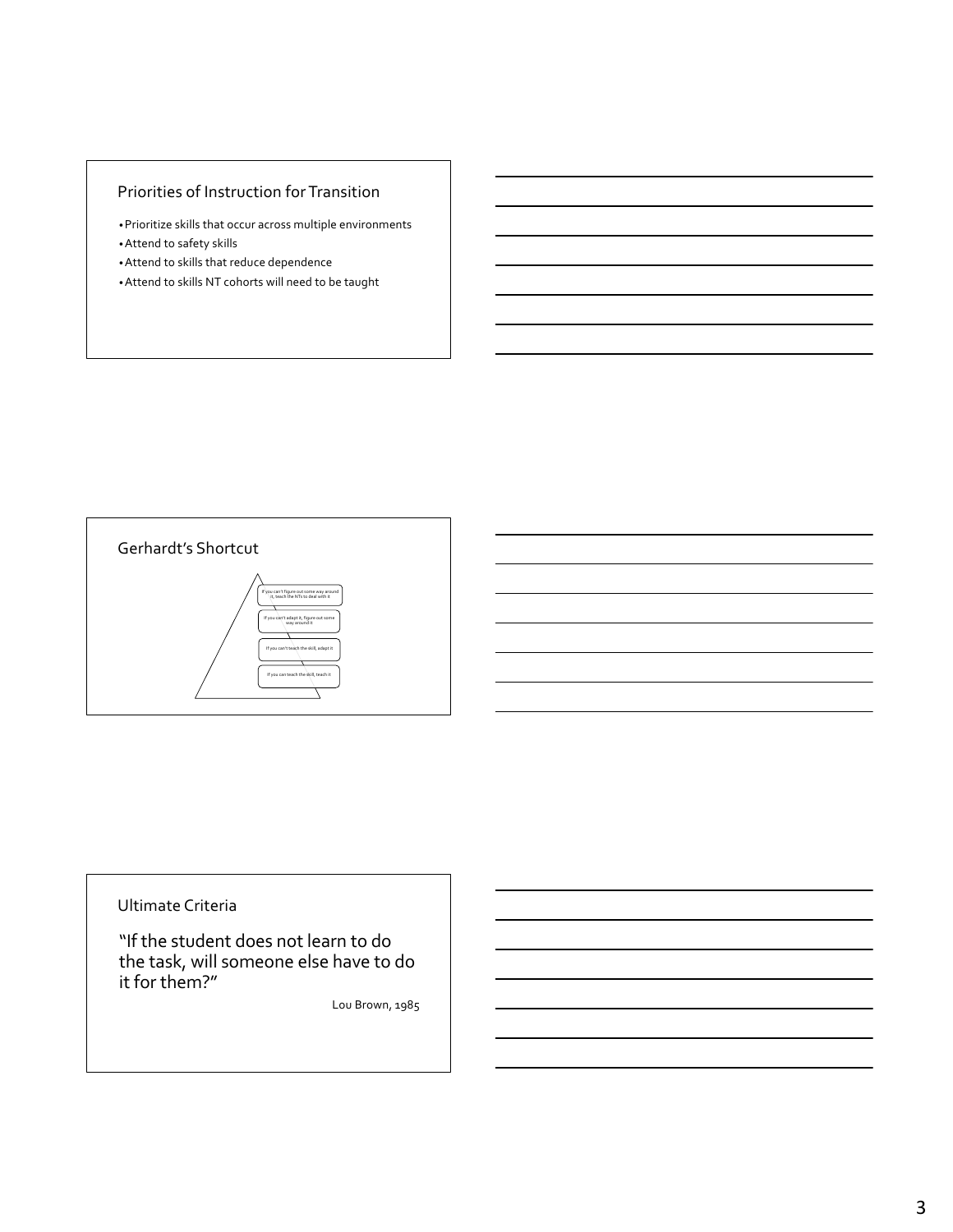# Focus on Functionality

- •When developing treatment plans • Include the phrase "in order to \_\_\_\_\_\_\_\_"
- Include a sibling or trusted NT peer • Or get feedback from a trusted NT peer

# FROM PEDIATRICS TO ADULT

### Transition Between Worlds

- •Varies from organization to organization/provider to provider
- •Do some research
- •Ask some questions
- •Speak up
- •Gain consent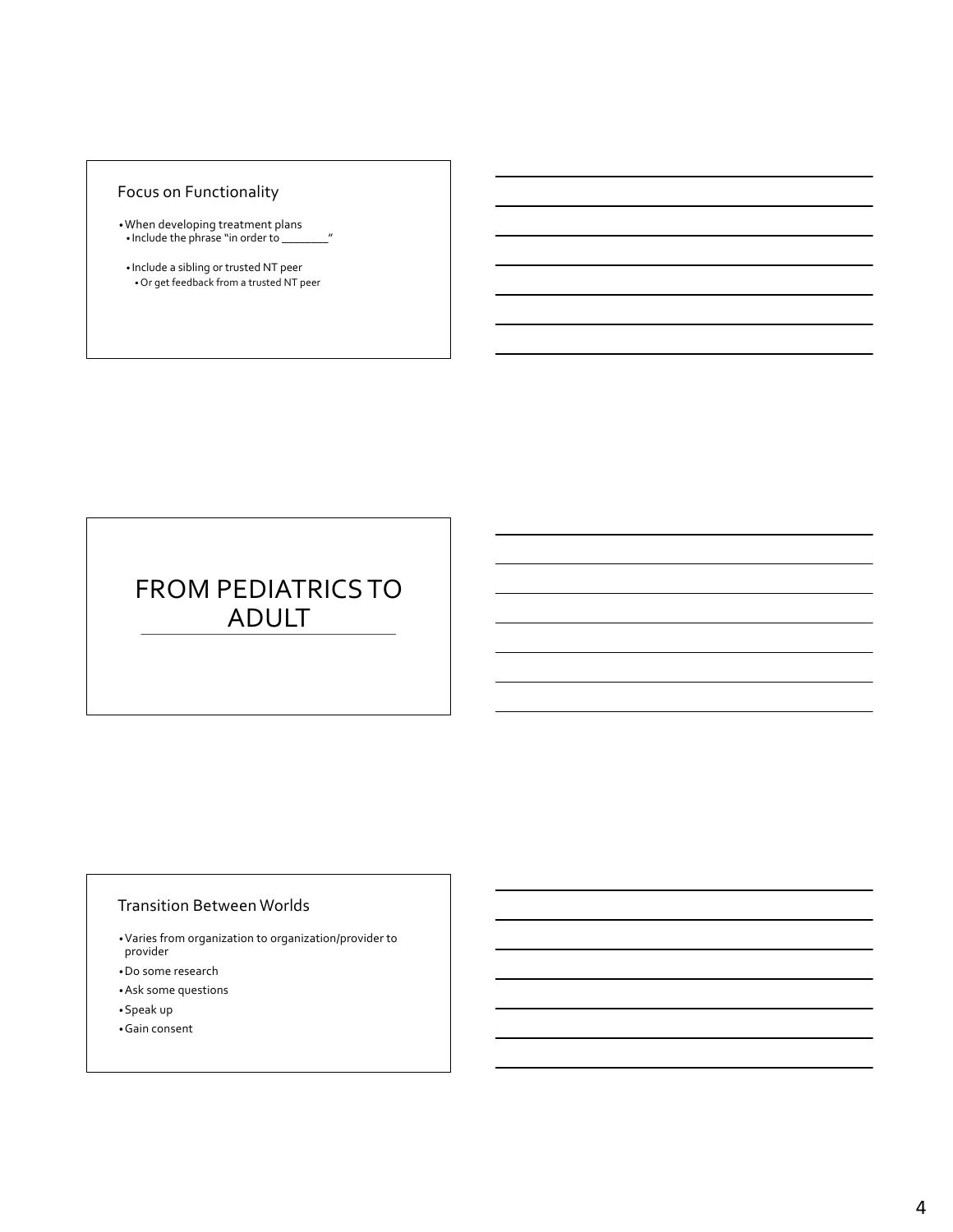#### Ease the Transition

- •Develop a handout/timeline • Include treatments, medications, set backs
- •Anticipate background questions
- •Suggest authorizing communication and have contact information ready

# SELF-AWARENESS AND SELF-ADVOCACY

#### Goals

- Individuals recognize and understand how and why
- Individuals recognize and understand what helps
- Individuals can communicate to others their needs and desires
- Individuals can structure their own environments to meet their needs and desires
- Individuals ask for help when needed
- Individuals use problem solving skills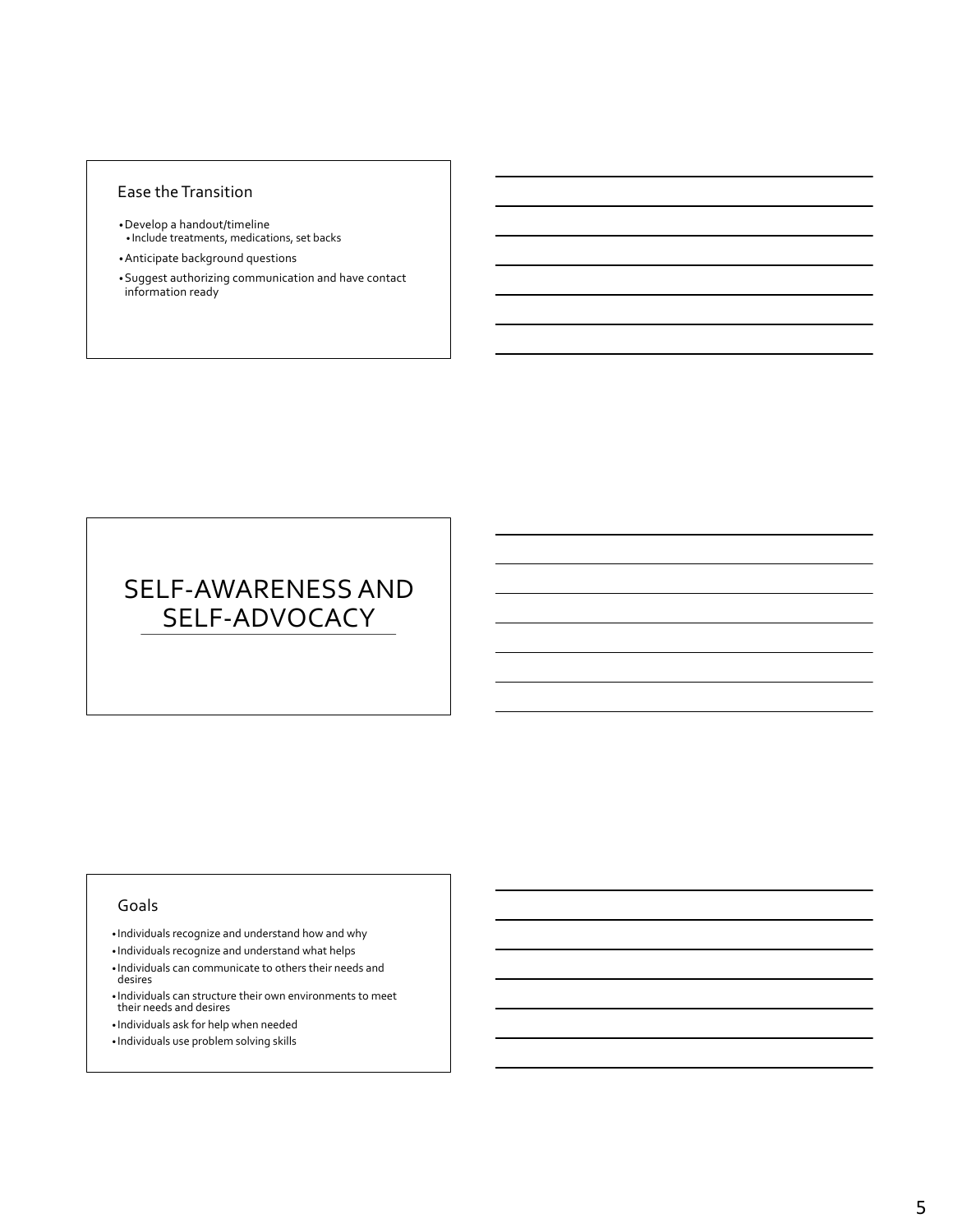### How Do We Get There?

- Involve individuals in goal planning as early as possible
- •Reinforce when individuals advocate for themselves
- •Take time to reflect on what is working, make note of it
- •Self-Monitoring
- •Teach a process (and focus less on outcome)
- •Scaffold and fade
- •Recognize "natural" supports
- •Technology

### Advocacy (In All Forms)

- "Non-compliance"
- •Resistance
- •Aggression/self-injury
- •Disruptive Behavior
- •Escape/Avoidance
- •Repetitive questioning
- •Changing topics

### Areas of Advocacy

- •Personal safety
- •Leisure and recreation
- •Service, supports, and interventions
- •Social relationships
- •Romantic relationships
- •Legal and civil rights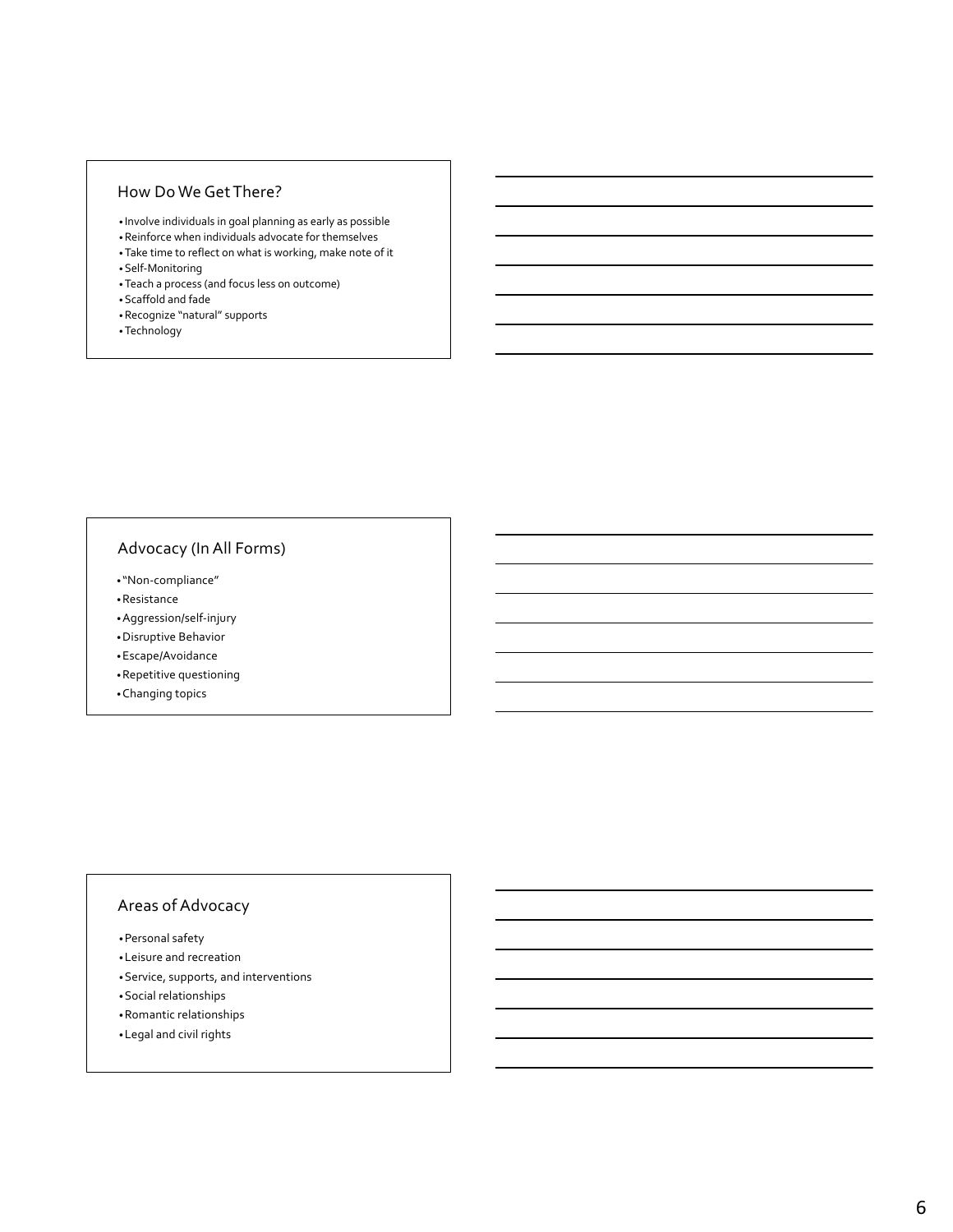# ESSENTIAL SKILLS

#### Motivation

- •Help individuals see who the work is for (ahem: not us) •Treatment planning
- •Social Behavior Maps
- •Teach motivation directly what it is, why it's hard to find, *everyone struggles* at times
- 
- •What's getting in the way? Feeling overwhelmed
- •Wanting control?

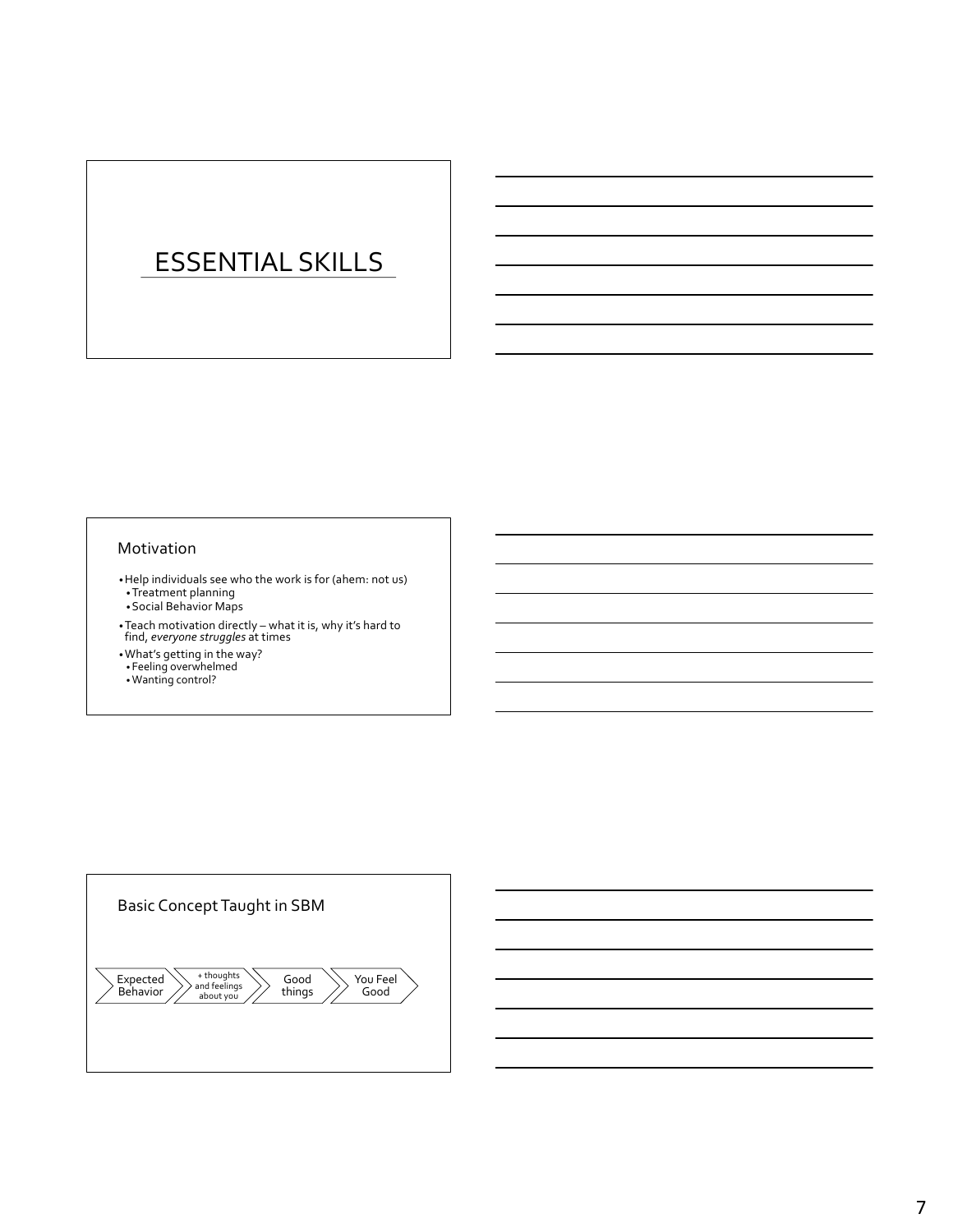# Time Management

- •Predicting time
- •Passage of time
- •Sense of urgency time limits and deadlines •Contingency planning

# TECHNOLOGY

# "Bug in the Ear"

•Teach and practice a skill

•Use Bluetooth and fade proximity to therapist/instructor •Allows for practice with layers of complexity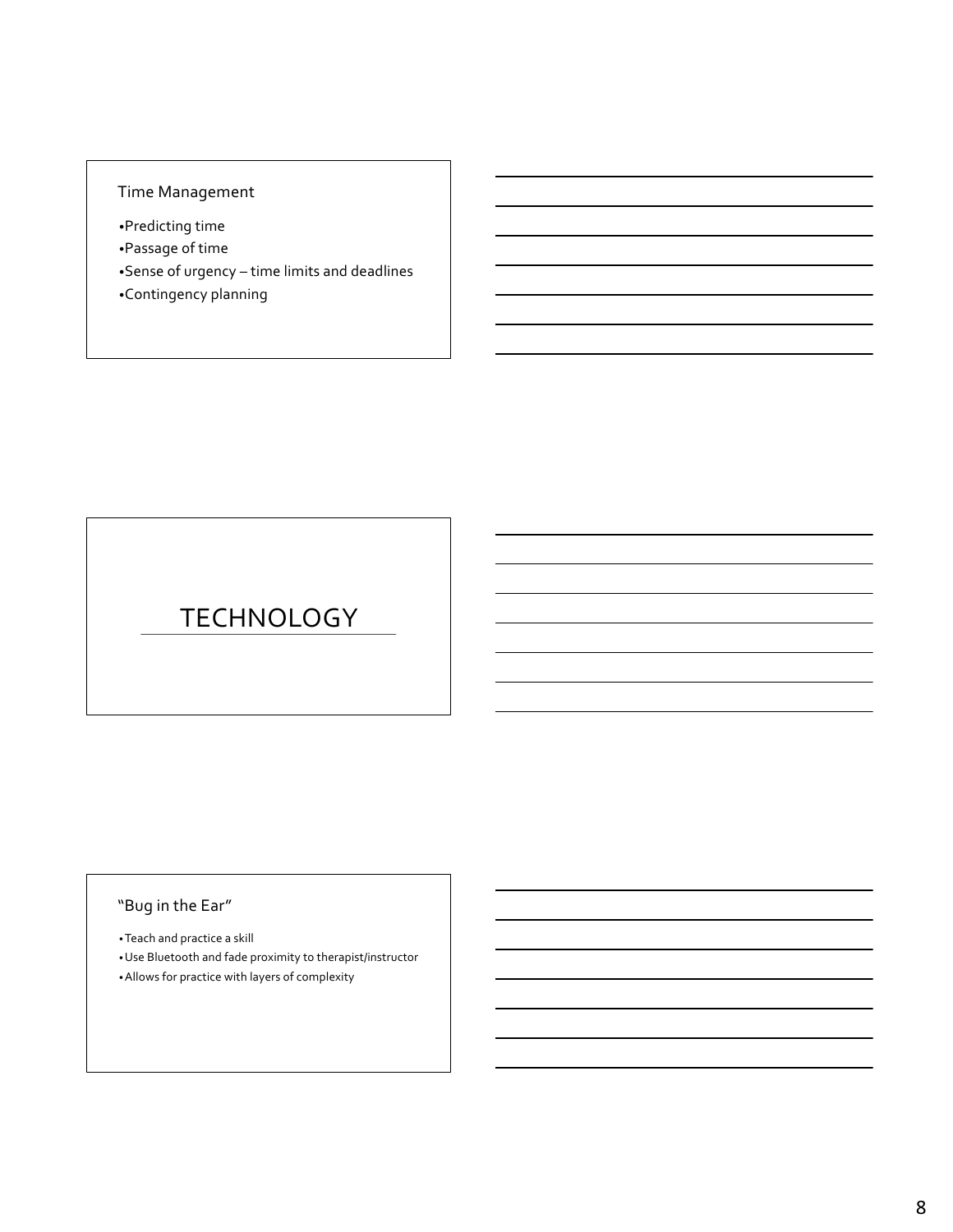### In their Pocket

- •Reminders, prompts •Apps
- •Schedules
- •Notes
- •Relaxation/regulation
- •SOS texts



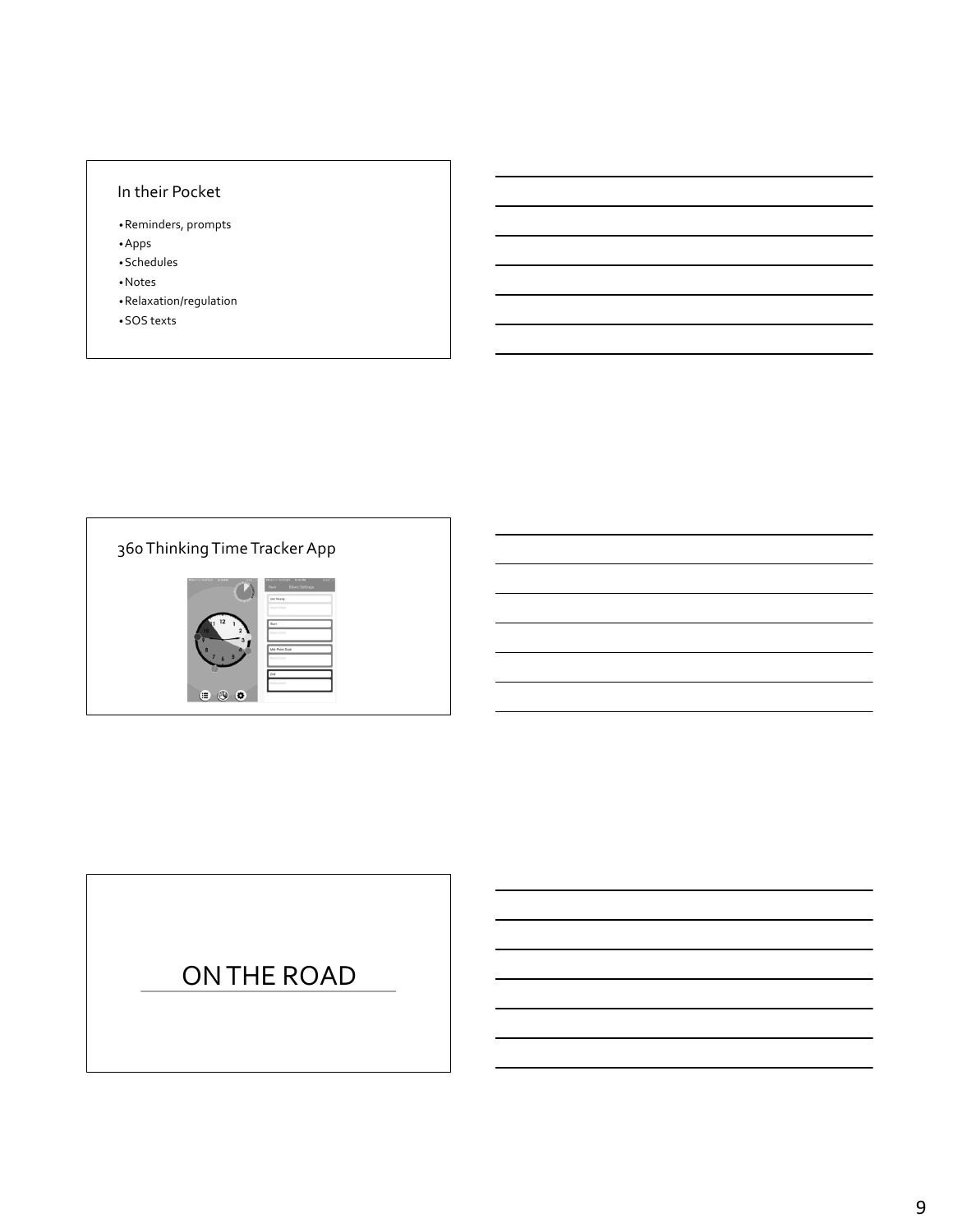### Resistance to Driving

•What is scary about it? •Unexpected situations

- •Responsibility, Control
- •Increased levels of complexity
- •Dynamic, fast paced situations

### Lots of Practice

•Time

•Place

•Person

•Master then move on

#### Driving Time Trave ors and the contract of the Describe (Contract of Esti What<br>What ace am I going to?<br>ne do I need to be Time management pops up there? How long will it take me to get there? Are we<br>driving there? here, too! Being late to work can get you What Obst<br>long it will<br>(traffic, net)<br>detour. has on the way, finding parking fired Being late to appointments, Total Time: meetings, social events are problems, too iange my<br>t the house - Taken from www.efpractice.com Sarah Ward, MS CCC-SLP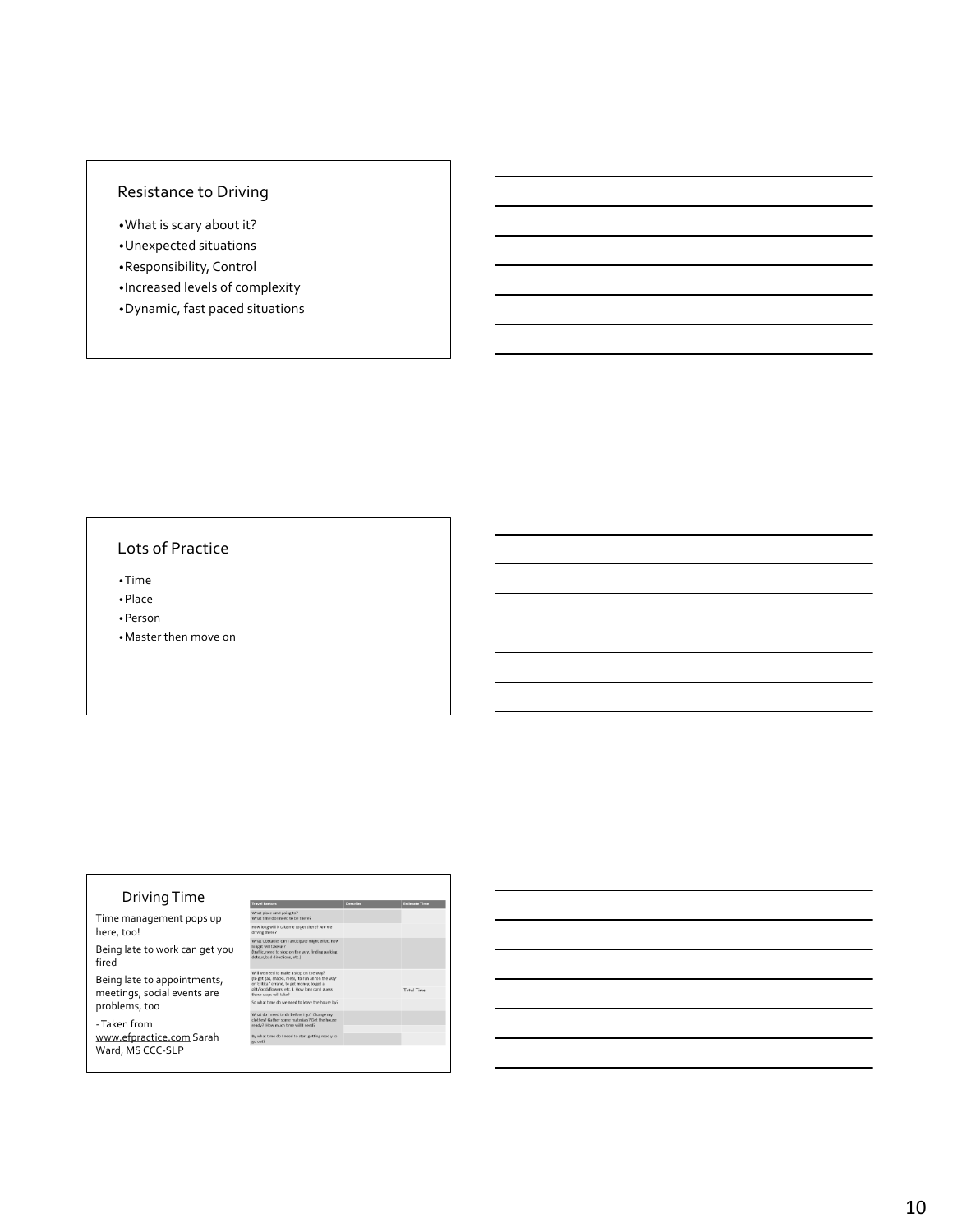# Anticipate

- •Car trouble
- •Trouble with other drivers
- •Roadblocks
- •Weather conditions
- •Getting pulled over

|                              | Speeding, Autism and No Ticket<br>Issued!                                                                                                                                                                                                                                                                      |
|------------------------------|----------------------------------------------------------------------------------------------------------------------------------------------------------------------------------------------------------------------------------------------------------------------------------------------------------------|
|                              | G October 12, 2014 B Autism and Aging, Hidden Curriculum                                                                                                                                                                                                                                                       |
|                              | In the past few years I have had two encounters with the police while driving my car. The first time I<br>pulled into a school parking lot, answered an email on my Blackberry, gathered my stuff together<br>and let out a little scream, as I didn't expect to see a police officer standing at my car door! |
|                              | "Good afternoon officer, How might I help you?" I inquired, knowing that it is very important to al-<br>ways be polite to a police officer.                                                                                                                                                                    |
|                              | "Do you know why I am stopping you?"                                                                                                                                                                                                                                                                           |
| Judy Endow                   | "No, I do not," I replied honestly,                                                                                                                                                                                                                                                                            |
| Aspects of Autism Translated | "Do you know the speed limit on this road in front of the school?"                                                                                                                                                                                                                                             |
|                              | "Yes I do," again, my honest reply,                                                                                                                                                                                                                                                                            |
|                              | "And what might that speed limit be?" questioned the officer.                                                                                                                                                                                                                                                  |
|                              | "It is 25 mph," I responded confidently.                                                                                                                                                                                                                                                                       |
|                              | "I clocked you at 33 mph. Is there a good reason you were speeding?" the efficer asked.                                                                                                                                                                                                                        |
|                              | I was getting increasingly nervous, but knew I needed to tell the truth. I said, "No. I do not have a<br>good reason for speeding."                                                                                                                                                                            |
|                              | "Are you coming to pick up a sick child?" asked the officer.                                                                                                                                                                                                                                                   |
|                              | "No, my children do not go to this school." I did not know why the officer was asking me this ques-<br>tion as it didn't seem to have anything to do with speeding.                                                                                                                                            |
|                              | "Perhaps you are in a hurry returning from your lunch break," the officer offered, it seemed this of-<br>ficer was trying to be friendly with me, which was a bit weird to my way of thinking.                                                                                                                 |

| Being as polite as possible in light of my increasing nervousness I responded. "No. I am not late. In<br>fact. I am early. That is why I was answering an email and didn't notice you standing at the door."                                                                                                                                                                                                                                                                                                                                                                                                                                                                                                                                            |
|---------------------------------------------------------------------------------------------------------------------------------------------------------------------------------------------------------------------------------------------------------------------------------------------------------------------------------------------------------------------------------------------------------------------------------------------------------------------------------------------------------------------------------------------------------------------------------------------------------------------------------------------------------------------------------------------------------------------------------------------------------|
| Acting a bit annoved with me the officer asked for my driver's license. While I was fishing it out of<br>my purse he asked one more time. "Do you have any good reason for speeding?"                                                                                                                                                                                                                                                                                                                                                                                                                                                                                                                                                                   |
| I knew exactly how this officer felt because I too was becoming a bit annoyed. Again, I tried to give<br>my explanation in the very politest voice I could muster, "Officer, I have no good reason for speed-<br>ing. I am not coming to pick up a sick child. I am not coming back from lunch. I am a consultant to<br>this school district. I come here every month. I always arrive early, I am aware of the speed limit. I<br>have no good reason at all for speeding, but do in fact have a bad reason for speeding. I simply was-<br>n't paying close enough attention. I know that is bad of me as a driver and I totally deserve a speed-<br>ing ticket because I disobeved the law. I am very sorry, I will pay closer attention from now on." |
| The officer took my license and after a few minutes returned telling me I had a clean driving record<br>and he saw no reason to issue a ticket. He admonished me to pay closer attention in the future es-<br>pecially when driving near schools.                                                                                                                                                                                                                                                                                                                                                                                                                                                                                                       |
| I said, "Are you sure? I did break the law. I will gladly pay a fine."                                                                                                                                                                                                                                                                                                                                                                                                                                                                                                                                                                                                                                                                                  |
| Ignoring me the officer told me to have a nice day and to drive carefully. I was very puzzled over his<br>behavior, even though I was glad that I didn't get a speeding ticket. That night I asked a friend who<br>explained to me that the officer likely didn't want to issue me a ticket if I could tell him a reasonable<br>explanation for my speed. She said given my situation, even though many people would have the<br>same explanation, they would never say so to the police officer. Seems that most people make up a<br>story - they actually lie about speeding and the police officers are used to it.                                                                                                                                  |
| I know my autism gifts me with literal thinking and a kind of honesty most others in the world do<br>not have. I know this deesn't always work out well for me, but I do not understand why people of-<br>ten consider this trait a deficit in regards to me as an autistic person. I sincerely believe it is a bad<br>policy to lie, especially to a police officer, in this instance abiding by the saying, Honesty is the best<br>policy, worked well for me. End result: No speeding ticket,                                                                                                                                                                                                                                                        |
| REFERENCE                                                                                                                                                                                                                                                                                                                                                                                                                                                                                                                                                                                                                                                                                                                                               |
| Endow, J. (2012). Learning the Hidden Corriculum: The Odyssey of One Autistic Adult. Shawnee<br>Mission, KS: AAPC Publishing.                                                                                                                                                                                                                                                                                                                                                                                                                                                                                                                                                                                                                           |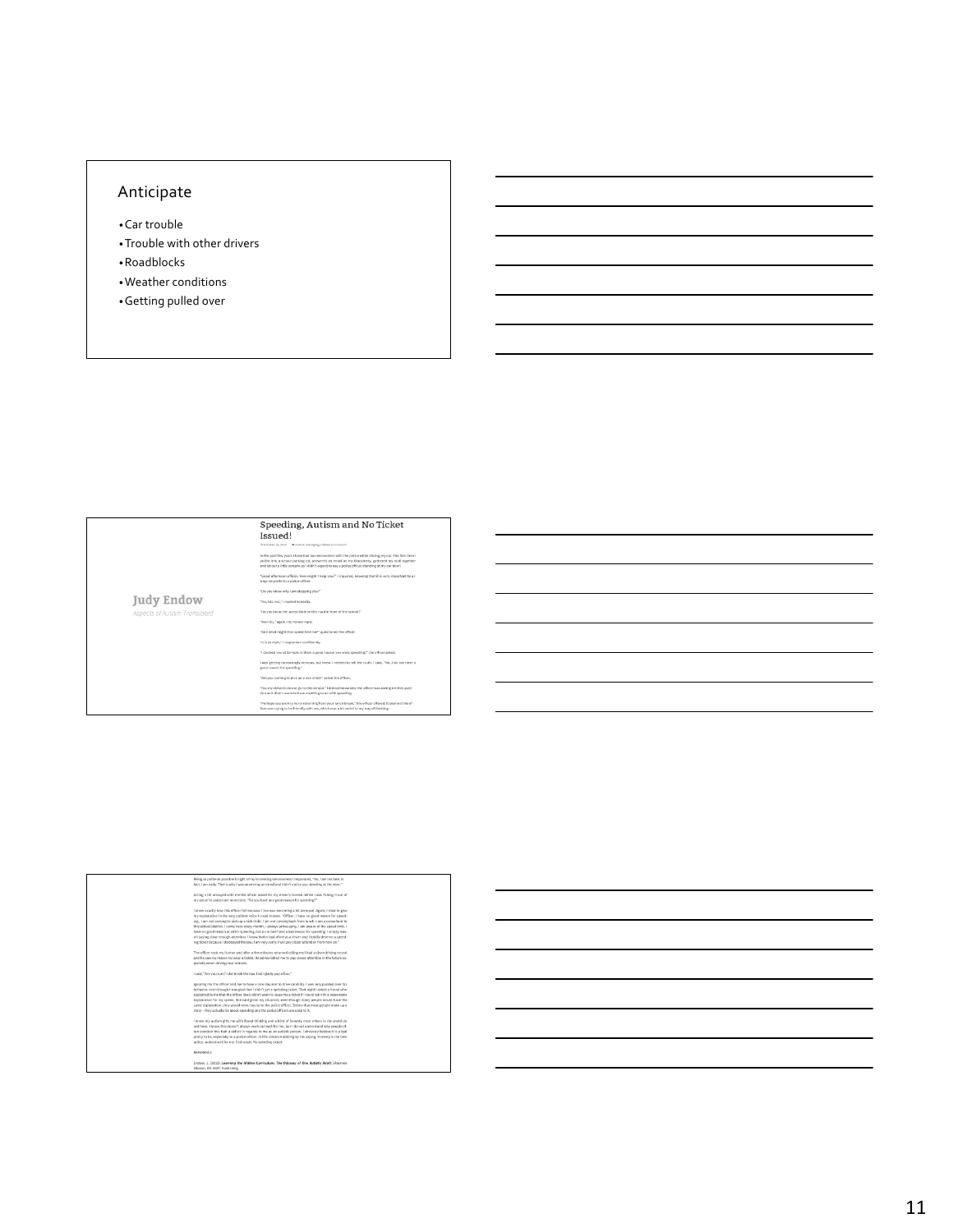# IN THE DORM

### Perspective Taking

- •Recognize others' thoughts and feelings
- •Adapt behavior if necessary
- •Open the door for being direct
- •Recognize your rights and be able to advocate
- •Communicate your requests

#### General Guidelines to Follow

- •Do not use, borrow, or take any of your roommate's belongings without permission
- •Do not sit or lay on your roommate's bed
- •Even though it's your bedroom, you can not masturbate or have sex with your roommate in the room
- If your roommate is sleeping (day or night), be as quiet as you can when you come in and get your things
- If something routinely annoys you, consult with someone and make a plan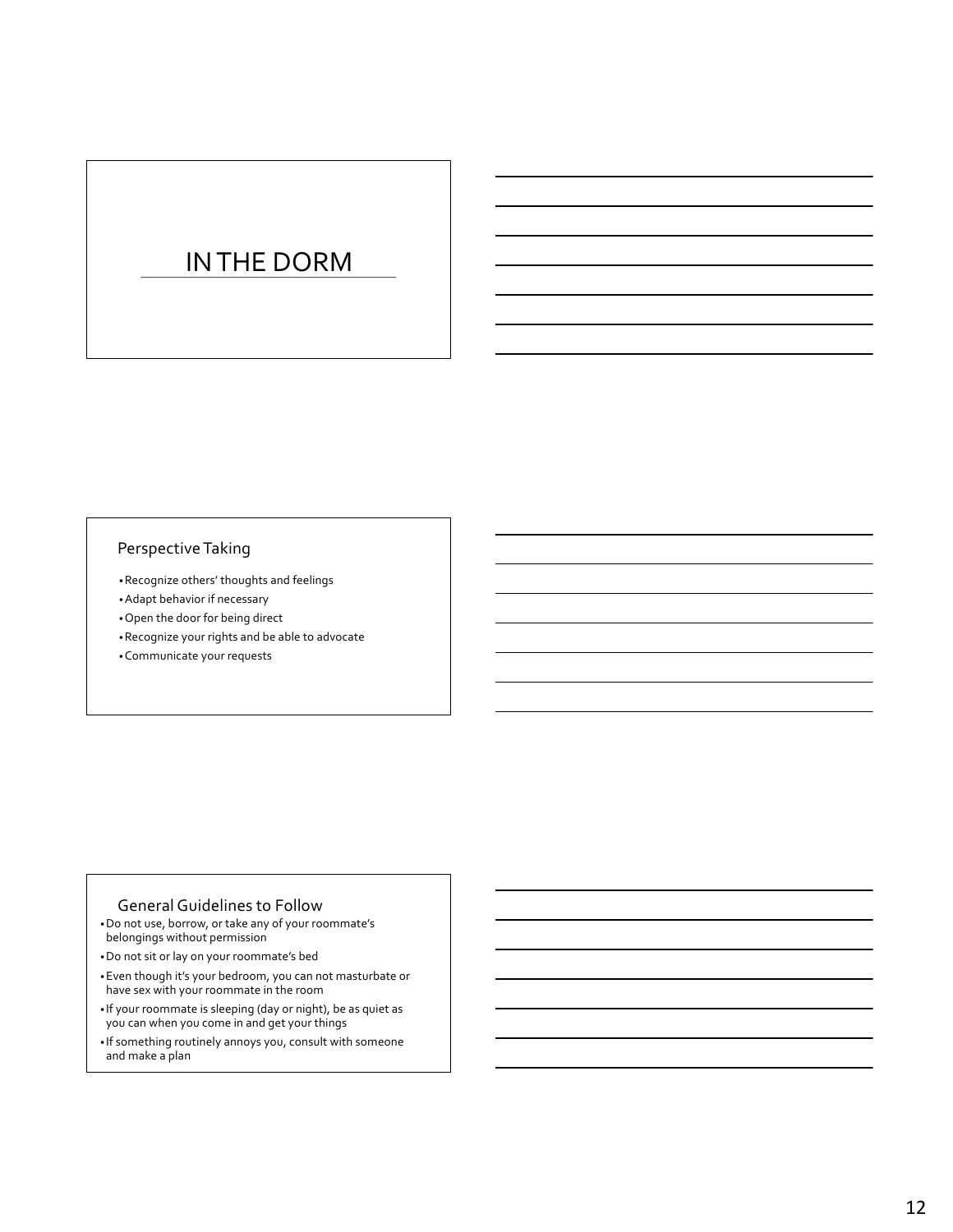



### Reciprocity

- •So much of a focus on individual with ASD's ability to share, pay attention to the other person
- •Teach that others should bring their share to the table, too
- •Protect against being taken advantage of
- •Give permission to say "no"
- •Encourage consultation with \_\_\_\_\_\_\_\_\_\_ when needed

# IN THE APARTMENT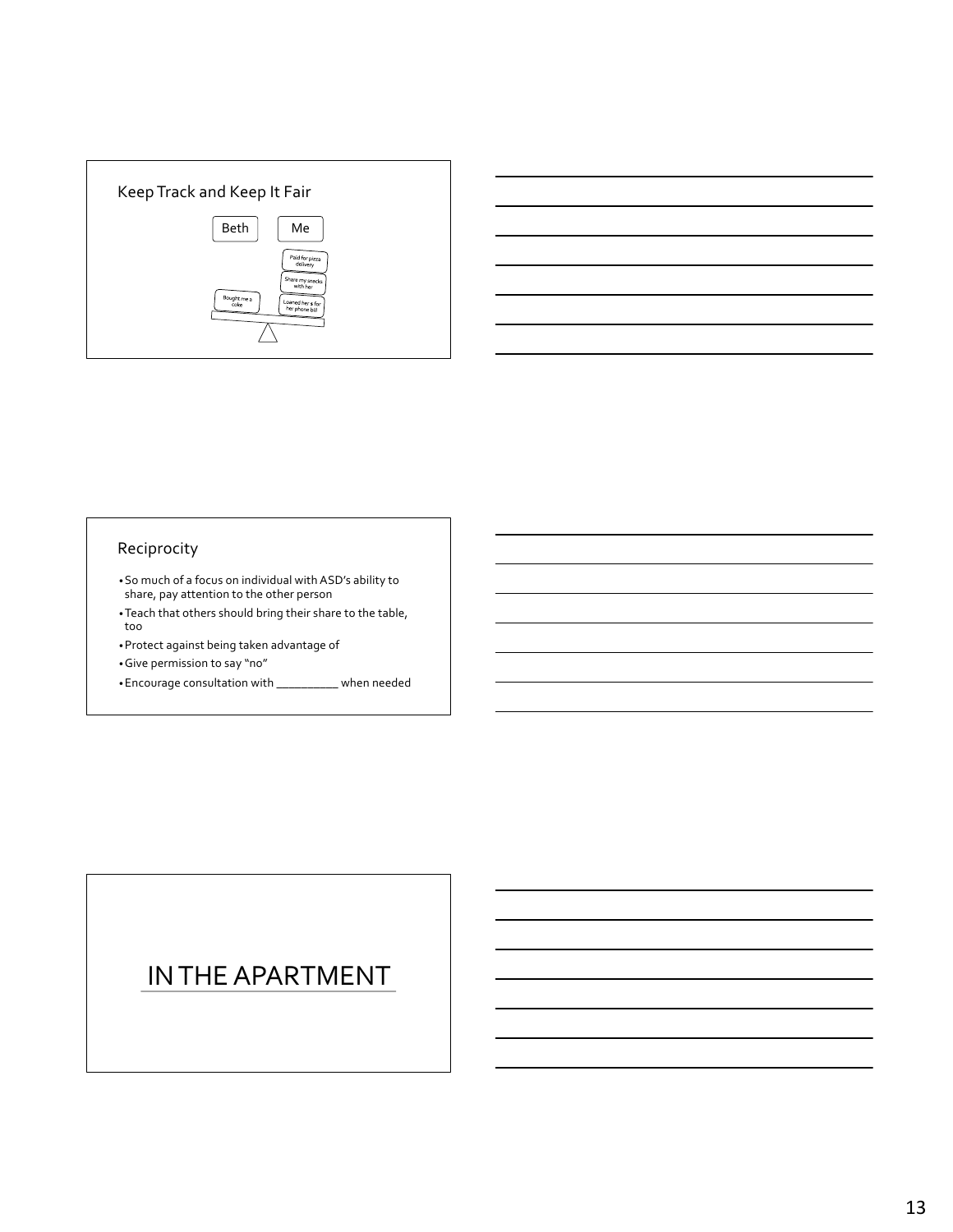### Skills to Address

- •Safety, security, emergency planning
- •Health issues, when to seek help
- •Responsibilities bill pay
- •Rights and how to advocate
- •Leisure time
- •Regulation
- •Who's your go-to?

### Consider

•Location, location, location! •Access

•Neighbors

•Roommate?

# Don't Worry About

•Making the bed

•Laundry

•Fruits and vegetables at each meal

•…basically, what you wouldn't have much "control" over anyway, and what you would "control" for a NT adult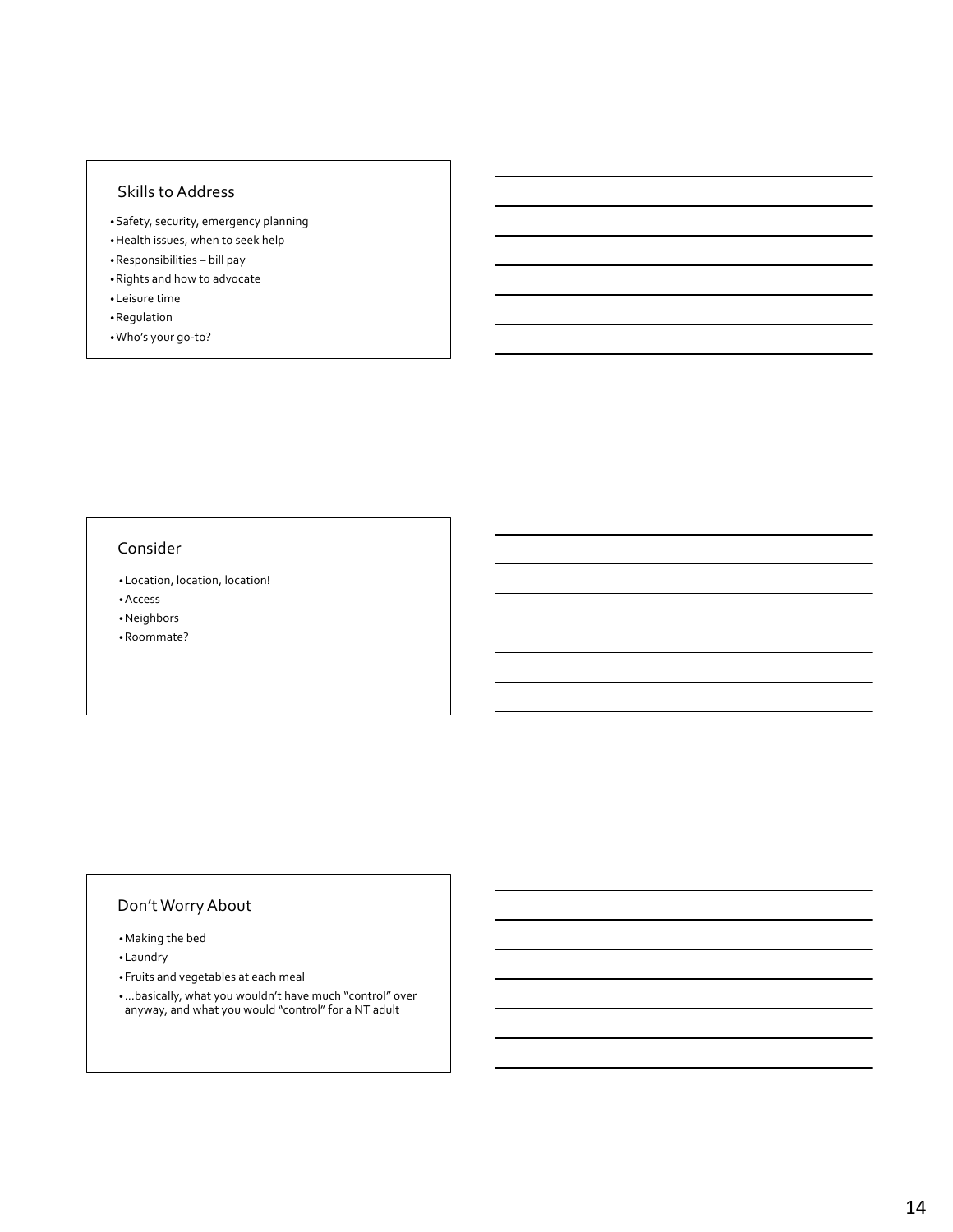# IN THE WORKPLACE

# Gaining Employment

- •Motivation and initiation
- •Awareness and understanding
- Job search
- •Applications
- Interview

### Job Match

- Is this job a good fit?
- •Challenge
- Interest
- •Skills
- •Comfort
- •Hours
- •Pay, benefits
- •Requirements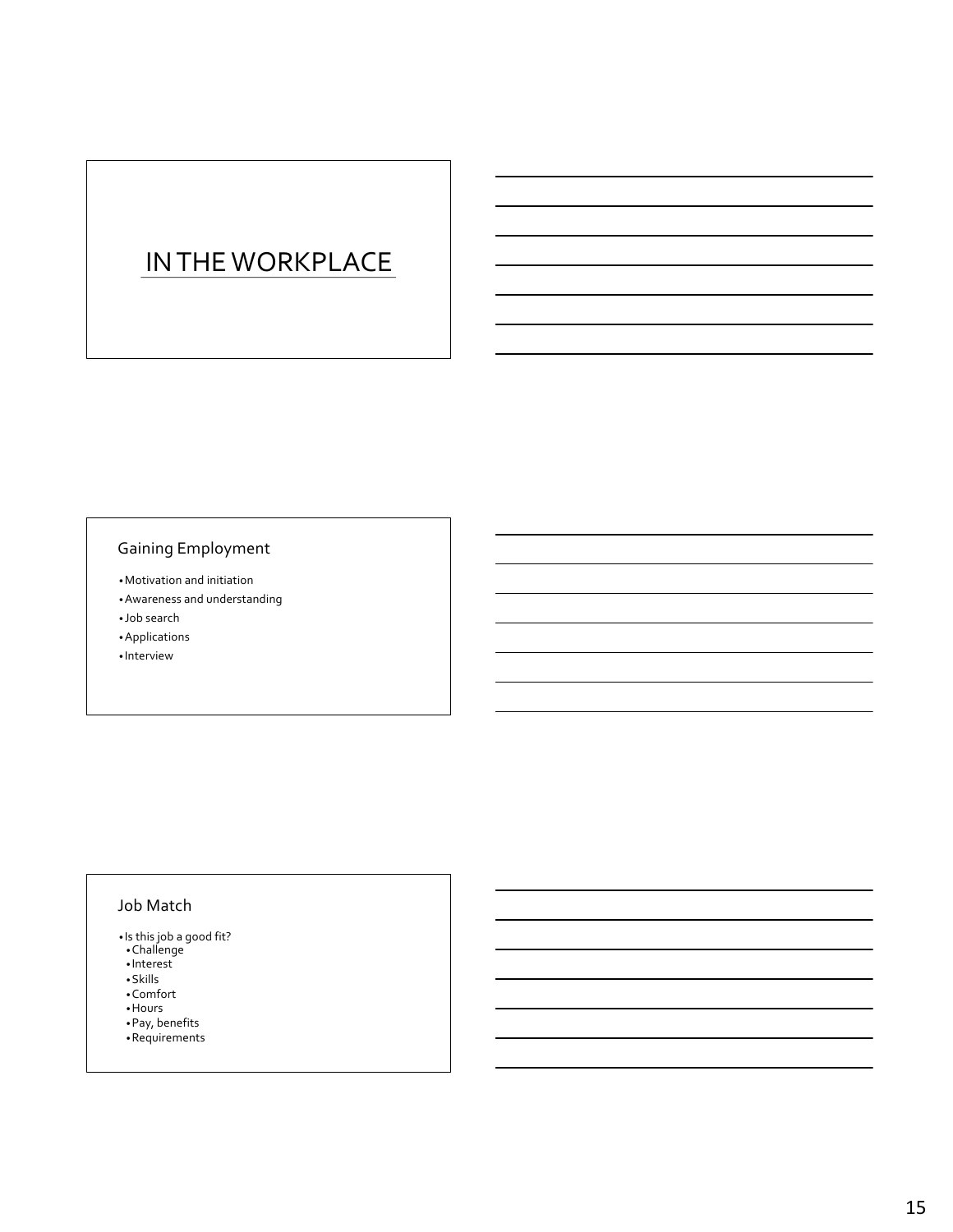### Consider

- •Does the individual match the job requirements/description? •Adequate training
- Interests
- •Areas of strength/deficits
- •Experience
- •Social demands
- •Physical space
- •Navigational demands
- Logistical demands

"See One, Do One, Teach One"



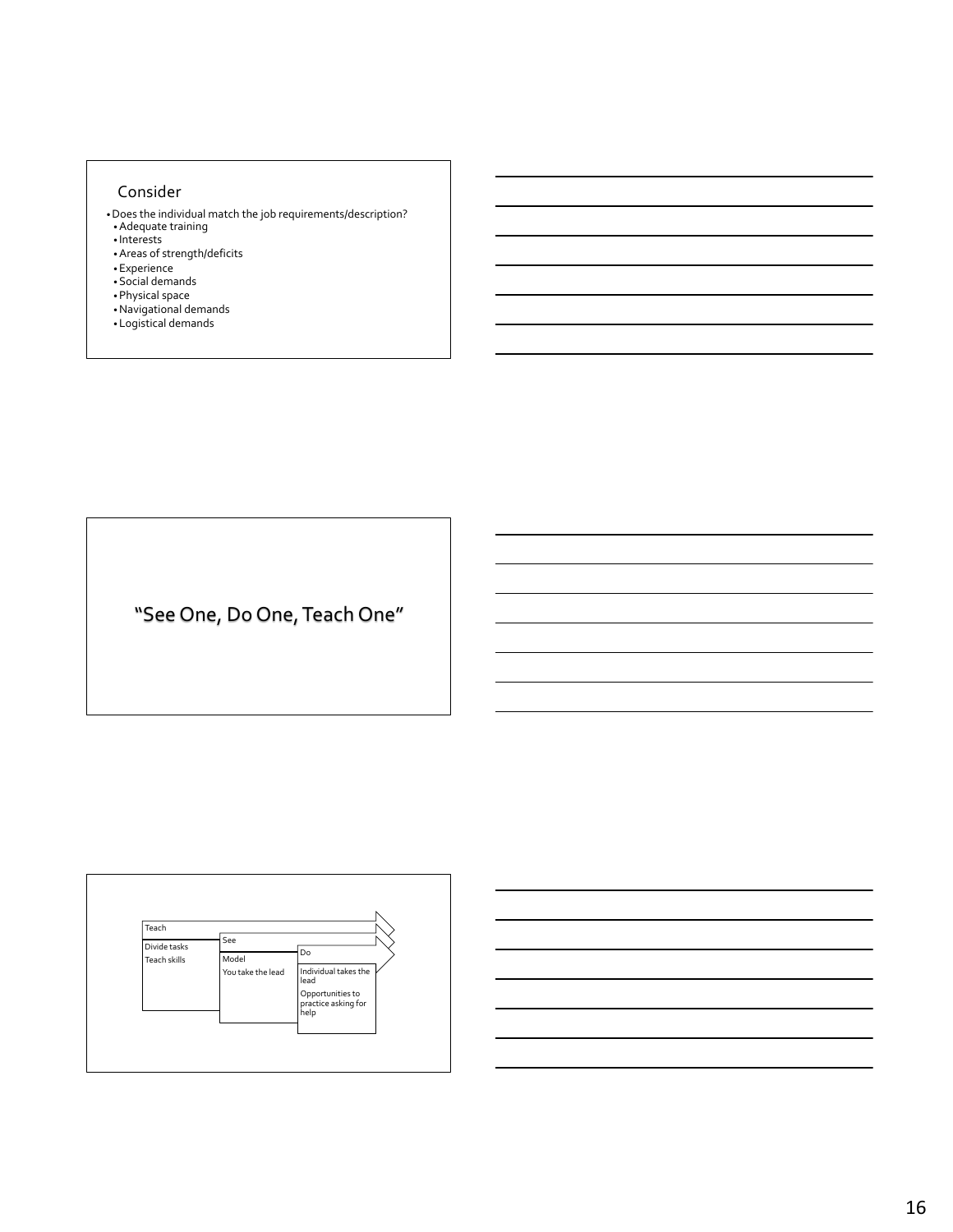### Possibilities

•Support services for finding employment •Training co-workers

### At Work

- •Expected Behaviors
- •Arrive on time
- •Small talk
- •Understand role of manager •And sometimes they are wrong, irrational, moody
- •Collaborate with co-workers •What are their roles
- •How do you work as a team

### At Work

- •Understand your roles and responsibilities •Ask for help, guidance
- 
- •Gain clarification
- •Respect the learning curve
- •Communicate effectively In person
- 
- •On the phone
- •Over e-mail
- •Accept Feedback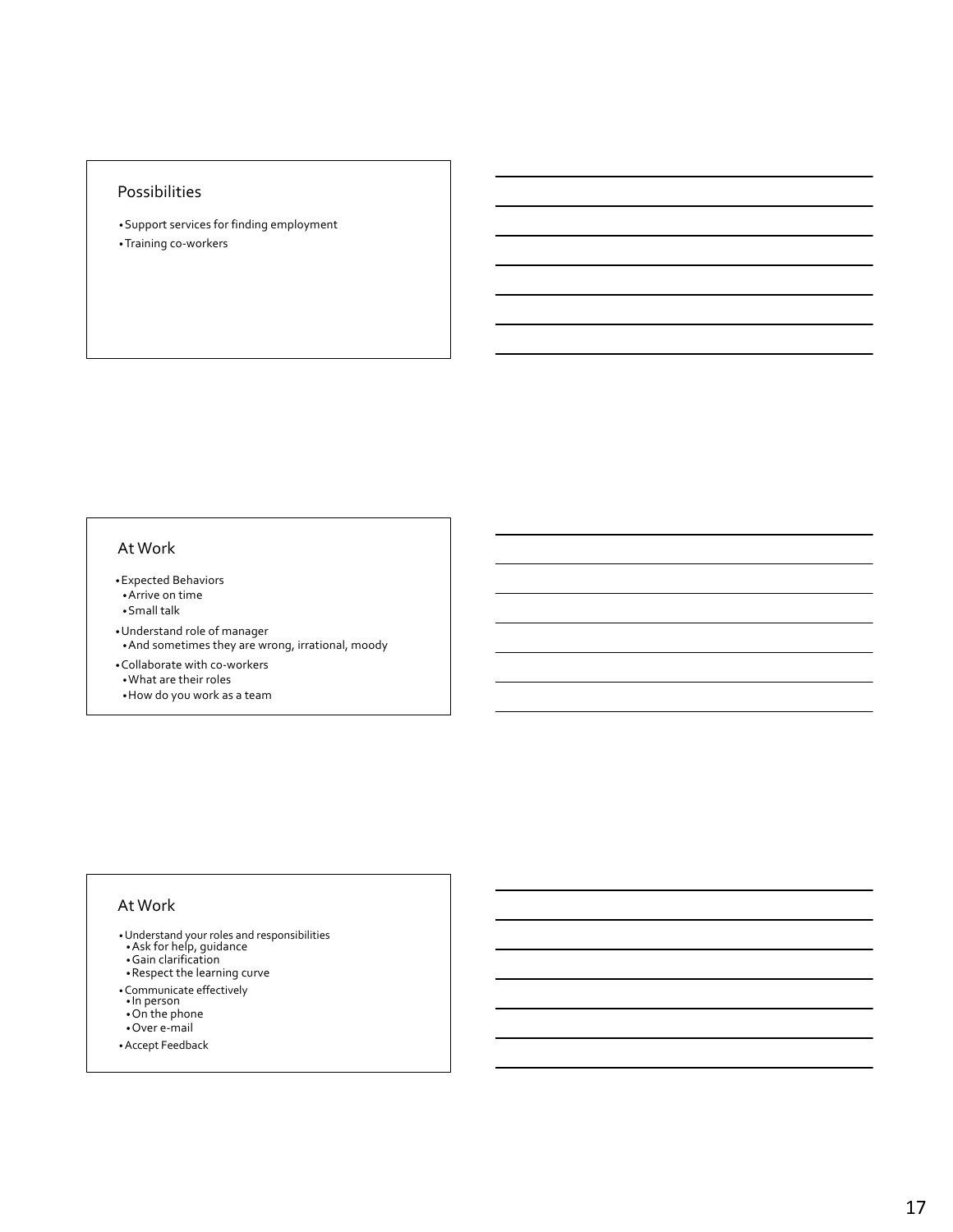# At Work

•Take breaks

•Emotion regulation

•Stress management

- •Frustration tolerance and perseverance
- •The Hidden Curriculum of your workplace and finding a go-to



# Resources for Adults





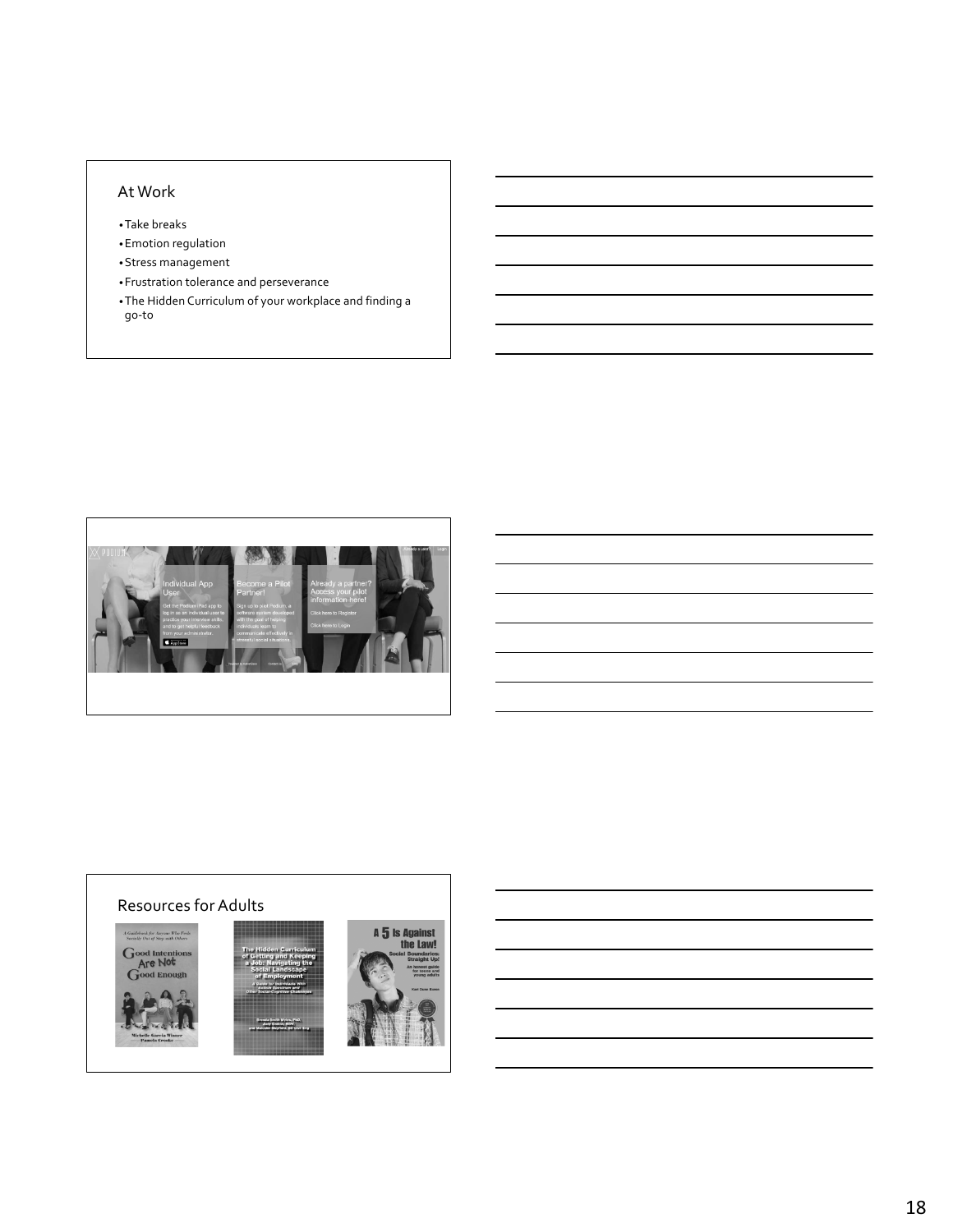### Resources for You to Find

- •Familiarize yourself with government agencies that can provide support
- •Find local or area non-profits that can help with job skills, job training, job search
- •What internships or employment opportunities are nearby?

#### Resources For You to Find

- •Find local or area non-profits to help with housing, independent living
- •Are there relatively nearby resources for independent living?
- •What do Universities offer for students with disabilities?
- •Summer programs?

# And If They Don't Want Help?

- •Motivational interviewing
- •Social Behavior Maps
- •That's their choice
- •But I'm going to try my hardest not to be someone/something to be avoided
- •And it might not be their final choice